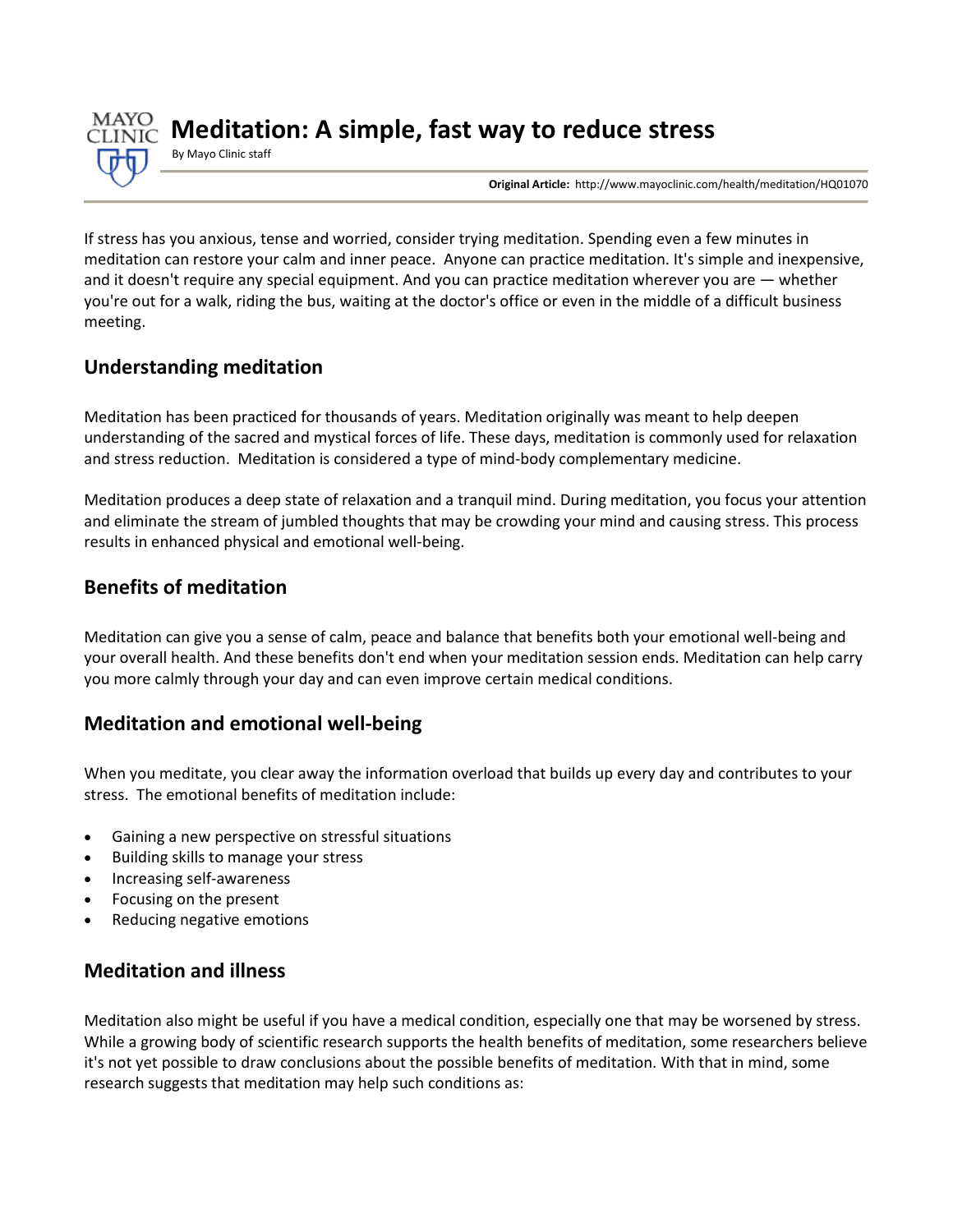- Allergies
- Anxiety disorders
- Asthma
- Binge eating
- **Cancer**
- **Depression**
- Fatigue
- Heart disease
- High blood pressure
- Pain
- Sleep problems
- Substance abuse

Be sure to talk to your health care provider about the pros and cons of using meditation if you have any of these conditions or other health problems. In some cases, meditation can worsen symptoms associated with certain mental health conditions. Meditation isn't a replacement for traditional medical treatment. But it may be a useful addition to your other treatment.

# **Types of meditation**

Meditation is an umbrella term for the many ways to a relaxed state of being. There are many types of meditation and relaxation techniques that have meditation components. All share the same goal of achieving inner peace. Ways to meditate can include:

- **Guided meditation.** Sometimes called guided imagery or visualization, with this method of meditation you form mental images of places or situations you find relaxing. You try to use as many senses as possible, such as smells, sights, sounds and textures. You may be led through this process by a guide or teacher.
- **Mantra meditation.** In this type of meditation, you silently repeat a calming word, thought or phrase to prevent distracting thoughts.
- **Mindfulness meditation.** This type of meditation is based on being mindful, or having an increased awareness and acceptance of living in the present moment. You broaden your conscious awareness. You focus on what you experience during meditation, such as the flow of your breath. You can observe your thoughts and emotions but let them pass without judgment.
- **Qi gong.** This practice generally combines meditation, relaxation, physical movement and breathing exercises to restore and maintain balance. Qi gong (CHEE-gung) is part of traditional Chinese medicine.
- **Tai chi.** This is a form of gentle Chinese martial arts. In tai chi (TIE-chee), you perform a self-paced series of postures or movements in a slow, graceful manner while practicing deep breathing.
- **Transcendental meditation.** You use a mantra, such as a word, sound or phrase repeatedly silently, to narrow your conscious awareness and eliminate all thoughts from your mind. You focus exclusively on your mantra to achieve a state of perfect stillness and consciousness.
- **Yoga.** You perform a series of postures and controlled breathing exercises to promote a more flexible body and a calm mind. As you move through poses that require balance and concentration, you're encouraged to focus less on your busy day and more on the moment.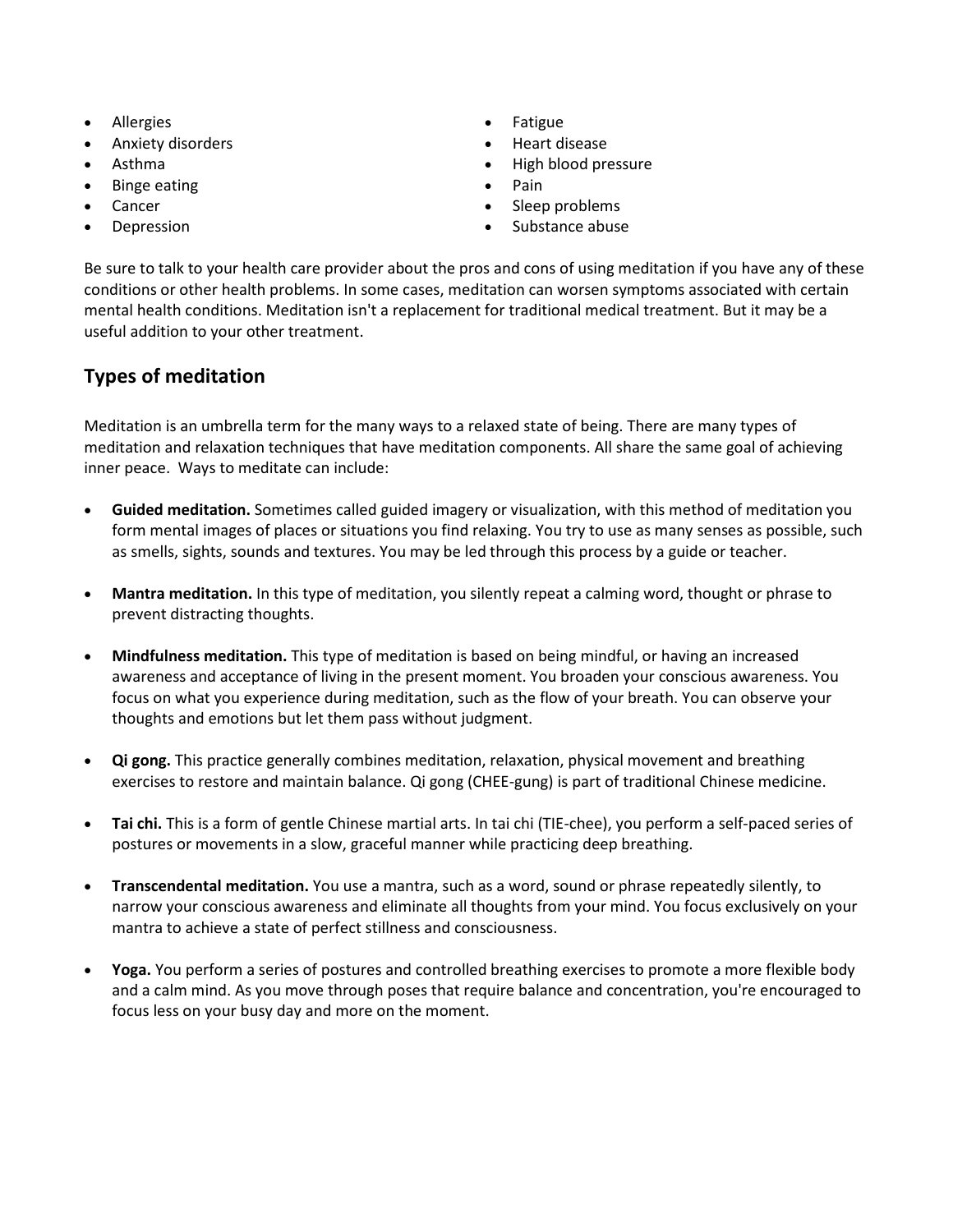# **Elements of meditation**

Different types of meditation may include different features to help you meditate. These may vary depending on whose guidance you follow or who's teaching a class. Some of the most common features in meditation include:

- **Focused attention.** Focusing your attention is generally one of the most important elements of meditation. Focusing your attention is what helps free your mind from the many distractions that cause stress and worry. You can focus your attention on such things as a specific object, an image, a mantra, or even your breathing.
- **Relaxed breathing.** This technique involves deep, even-paced breathing using the diaphragm muscle to expand your lungs. The purpose is to slow your breathing, take in more oxygen, and reduce the use of shoulder, neck and upper chest muscles while breathing so that you breathe more efficiently.
- **A quiet setting.** If you're a beginner, practicing meditation may be easier if you're in a quiet spot with few distractions — no television, radios or cell phones. As you get more skilled at meditation, you may be able to do it anywhere, especially in high-stress situations where you benefit the most from meditation, such as a traffic jam, a stressful work meeting or a long line at the grocery store.
- **A comfortable position.** You can practice meditation whether you're sitting, lying down, walking or in other positions or activities. Just try to be comfortable so that you can get the most out of your meditation.

## **Everyday ways to practice meditation**

Don't let the thought of meditating the "right" way add to your stress. Sure, you can attend special meditation centers or group classes led by trained instructors. But you also can practice meditation easily on your own. And you can make meditation as formal or informal as you like — whatever suits your lifestyle and situation. Some people build meditation into their daily routine. For example, they may start and end each day with an hour of meditation. But all you really need is a few minutes of quality time for meditation. Here are some ways you can practice meditation on your own, whenever you choose:

- **Breathe deeply.** This technique is good for beginners because breathing is a natural function. Focus all attention on your breathing. Concentrate on feeling and listening as you inhale and exhale through your nostrils. Breathe deeply and slowly. When your attention wanders, gently return your focus to your breathing.
- **Scan your body.** When using this technique, focus attention on different parts of your body. Become aware of your body's various sensations, whether that's pain, tension, warmth or relaxation. Combine body scanning with breathing exercises and imagine breathing heat or relaxation into and out of different parts of your body.
- **Repeat a mantra.** You can create your own mantra, whether it's religious or secular. Examples of religious mantras include the Jesus Prayer in the Christian tradition, the holy name of God in Judaism, or the om mantra of Hinduism, Buddhism and other Eastern religions.